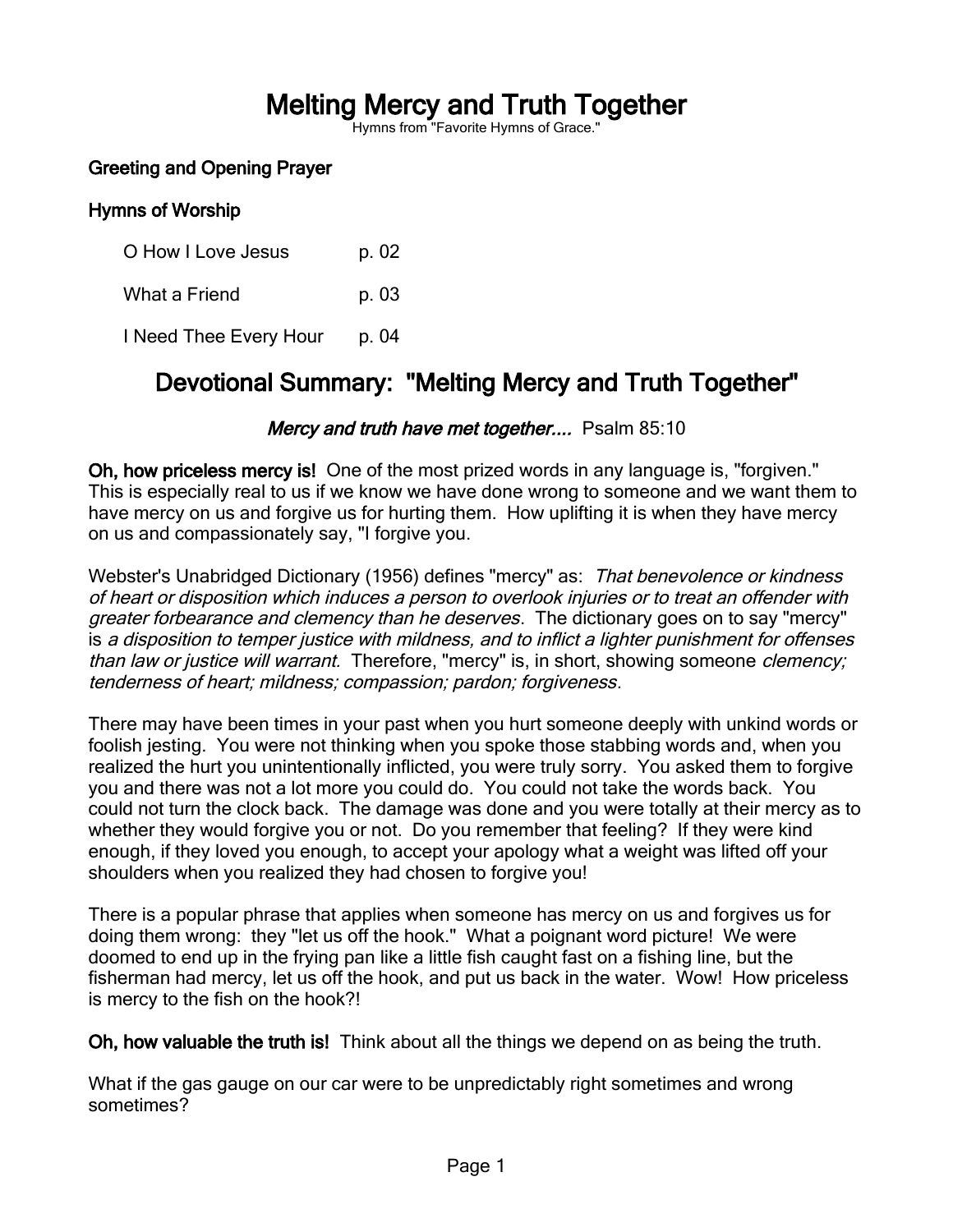What if we paid a lot of money for a house just to find out that the people who sold it to us did not own it and, of course, are nowhere to be found now.

How would you feel if someone said, "I will hold the chair so you can sit down," and then pull the chair away when you turn your back and let you plop down in the floor?

What if your doctor told you that you had an incurable disease and then the next time you go to see him he tells you that he was just joking?

I think everyone would agree that the truth is very valuable.

Webster's Unabridged Dictionary (1956) defines "truth" as: conformity to facts or reality, as of statements conforming to facts (the world is not flat), words conforming to thoughts (what you say is an accurate reflection of what you are thinking), motives conforming to professions (saying you love someone and really meaning it) or *actions conforming to professions* (saying you are going to do something and then following up with actually doing it). "Truth" is said to be in exact accordance with what is, has been, or shall be.

Jesus Christ said that He was "the way, the TRUTH, and the life (John 14:6)!" He also said that He would send the Holy Spirit to abide within us and He called the Holy Spirit the "Spirit of TRUTH."

# But when the Comforter is come, whom I will send unto you from the Father, even the Spirit of truth, which proceedeth from the Father, he shall testify of me. John 15:26

Surely, we all have heard the old adage, "The truth hurts." None of us are perfect. We have not lived perfect lives and we know it. We also know that as long as we have been walking with the Lord, we still have things that crop up and show their ugly head in our attitude and sometimes they weasel their way into our words and our actions!

The Holy Spirit lives in our heart, where we think and where our motives and our words and our deeds originate. We have a heightened awareness of our shortcoming and failings because we live with the Spirit of Truth! He does not lie to us about our faults. He does not glaze over our foolishness and our sin. He tells us the truth...He is the Spirit of Truth.

But, let us look again at the verse from John 15: Jesus also called the Holy Spirit by the name of "Comforter." He comforts us in the grief of our sins and our convictions. Here we see the melting of mercy with truth together! The Holy Spirit did not come just to tell us about how bad we are and leave us to suffer in our hopelessness. Yes, He brings the conviction of the truth to our hearts when we sin, but He also pours upon us His mercy in the face of what we know are our failures. He has us caught fast on the fishing line with the TRUTH, but when we repent and appeal to His forgiveness He lets us off the hook with His MERCY. As John Newton put it in his classic hymn, Amazing Grace, "Twas Grace that taught my heart to fear and Grace my fears relieved!"

# If we confess our sins, he is faithful and just to forgive us our sins, and to cleanse us from all unrighteousness. 1 John 1:9